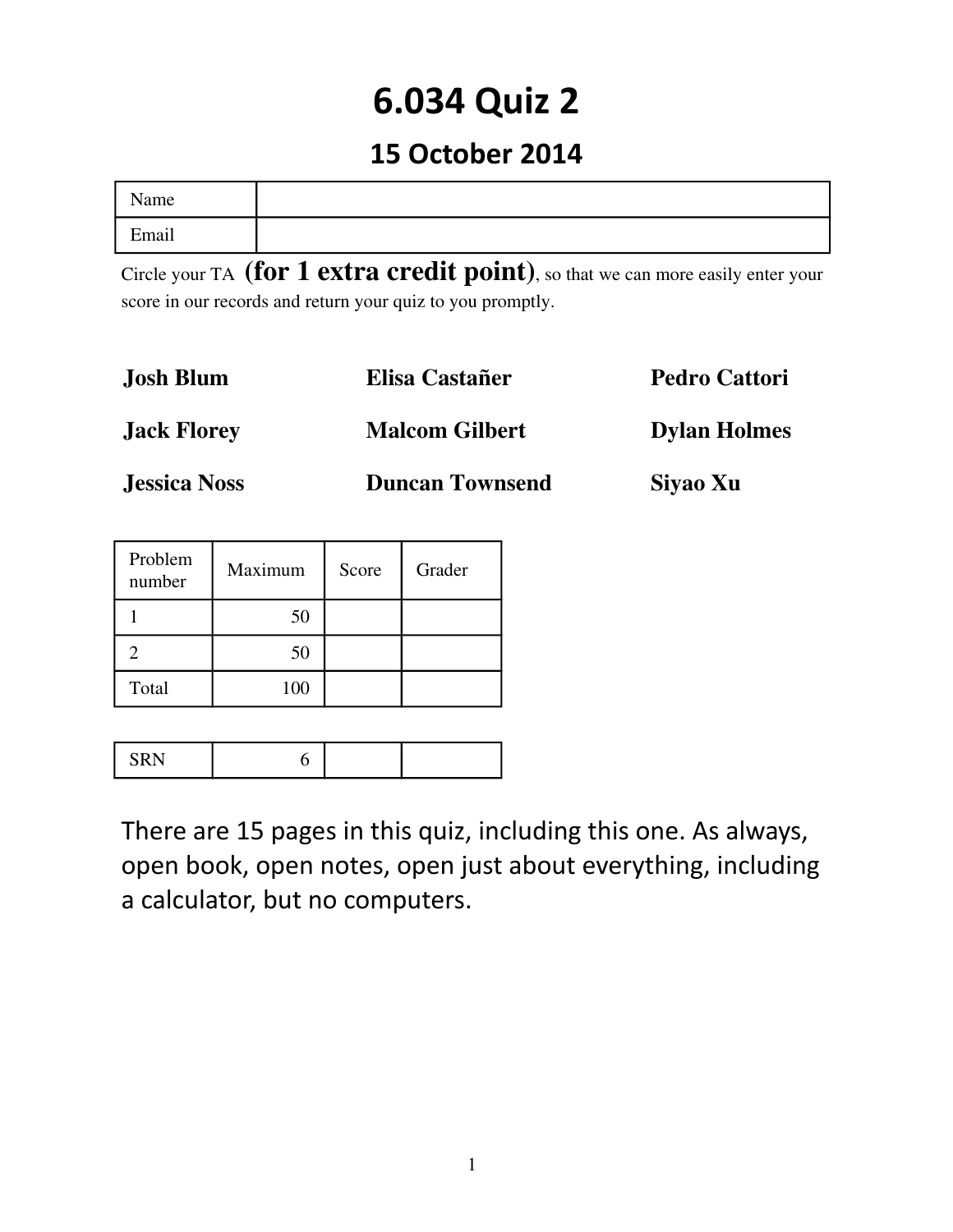# **Problem 1: Identification of Trees (50 points)**

## **Part A: Identification Trees (28 points)**

While walking along the Charles River in the fall, your friend points out six trees and tells you whether they are Maple or Oak trees. Eager to identify other trees yourself, you observe what appear to be their key features. In particular, you record whether each tree **Has leaves (Yes or No)**, whether it has **Orange foliage (Yes or No)**, its **Leaf shape (Pointy or Rounded)**, and its **Bark texture (Glossy, Furrowed, or Smooth)**. Your resulting training data is summarized in the table below:

| <b>Tree type</b> | Has leaves* | <b>Orange foliage</b> | Leaf shape | <b>Bark texture</b> |
|------------------|-------------|-----------------------|------------|---------------------|
| Oak              | Yes         | Yes                   | Pointy     | Glossy              |
| Oak              | Yes         | No                    | Pointy     | Furrowed            |
| Oak              | Yes         | No                    | Rounded    | Furrowed            |
| Maple            | Yes         | Yes                   | Pointy     | Furrowed            |
| Maple            | Yes         | Yes                   | Pointy     | Smooth              |
| Maple            | Yes         | No                    | Pointy     | Smooth              |

\*Although some trees lose their leaves in the fall, all six of these trees still have leaves.

**A1 (4 points)** Based on these six training points, order the four feature tests (**Has leaves**, **Orange foliage**, **Leaf shape**, and **Bark texture**) from least to greatest disorder. (You don't need to show your calculations; you may use your intuition. If you prefer not to use your intuition, see part A2 below.) Break any ties alphabetically.





LEAST DISORDER GREATEST DISORDER

**A2 (8 points)** Next, compute the disorder of each feature test. Use the table of logarithms below to express your answer as sums and products of decimals and fractions only. Your final answer should have **no logarithms** in it. Space is provided on the next page to show your work.

| Test     | Has leaves | Orange foliage | Leaf shape | Bark texture |
|----------|------------|----------------|------------|--------------|
| Disorder |            |                |            |              |

| $-\left[\frac{1}{2}\log_2\frac{1}{2} + \frac{1}{2}\log_2\frac{1}{2}\right] = 1$         | $-\left[\frac{2}{5}\log_2\frac{2}{5} + \frac{3}{5}\log_2\frac{3}{5}\right] \approx 0.97$ | $-\left[\frac{1}{3}\log_2\frac{1}{3} + \frac{2}{3}\log_2\frac{2}{3}\right] \approx 0.9$  |
|-----------------------------------------------------------------------------------------|------------------------------------------------------------------------------------------|------------------------------------------------------------------------------------------|
| $-\left[\frac{1}{4}\log_2\frac{1}{4} + \frac{3}{4}\log_2\frac{3}{4}\right] \approx 0.8$ | $-\left \frac{1}{5}\log_2\frac{1}{5} + \frac{4}{5}\log_2\frac{4}{5}\right  \approx 0.72$ | $-\left[\frac{1}{6}\log_2\frac{1}{6} + \frac{5}{6}\log_2\frac{5}{6}\right] \approx 0.65$ |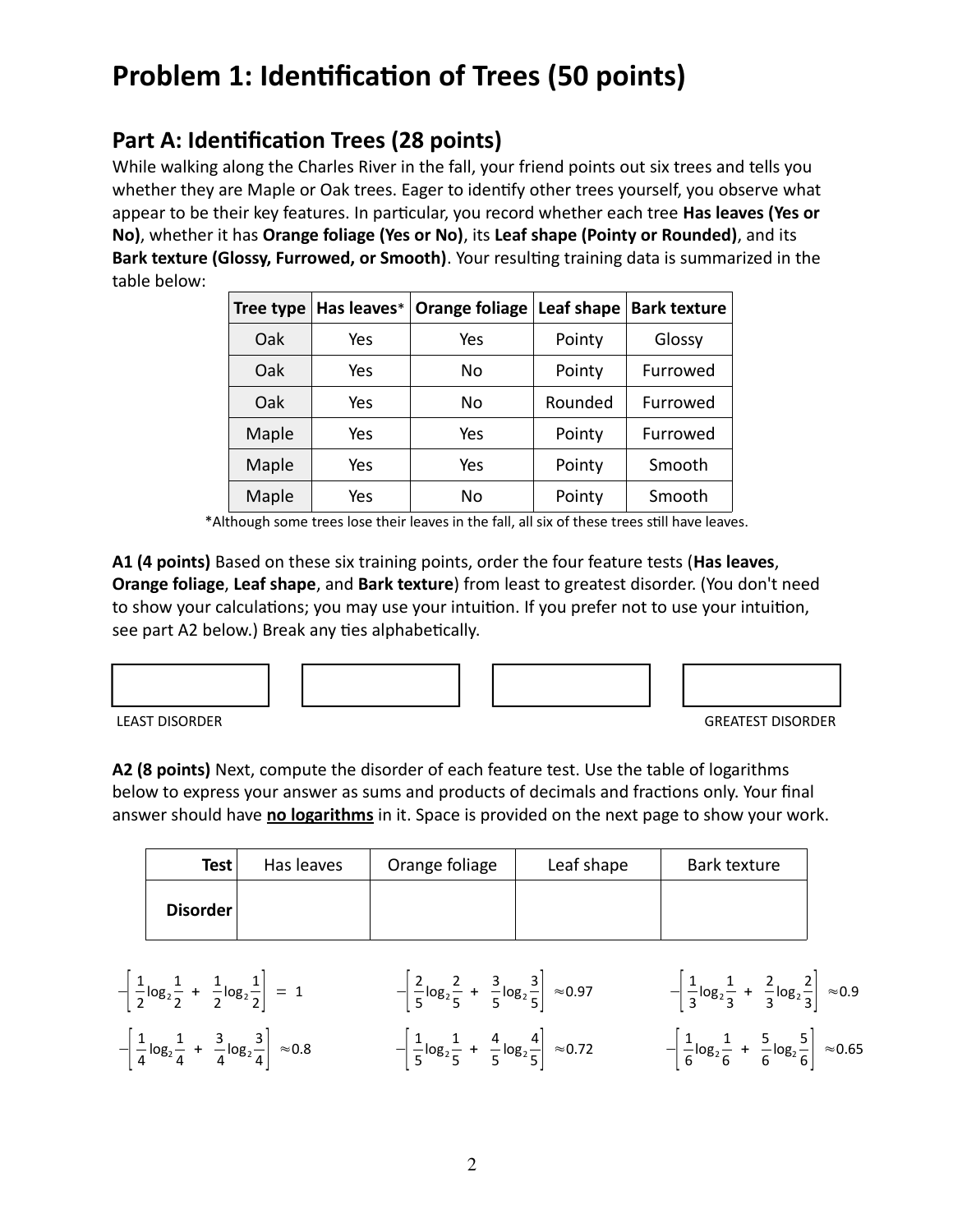Show your disorder calculations for partial credit. For your convenience, a copy of the training data is provided on the next page.

**Has leaves**

**Orange foliage**

**Leaf shape**

**Bark texture**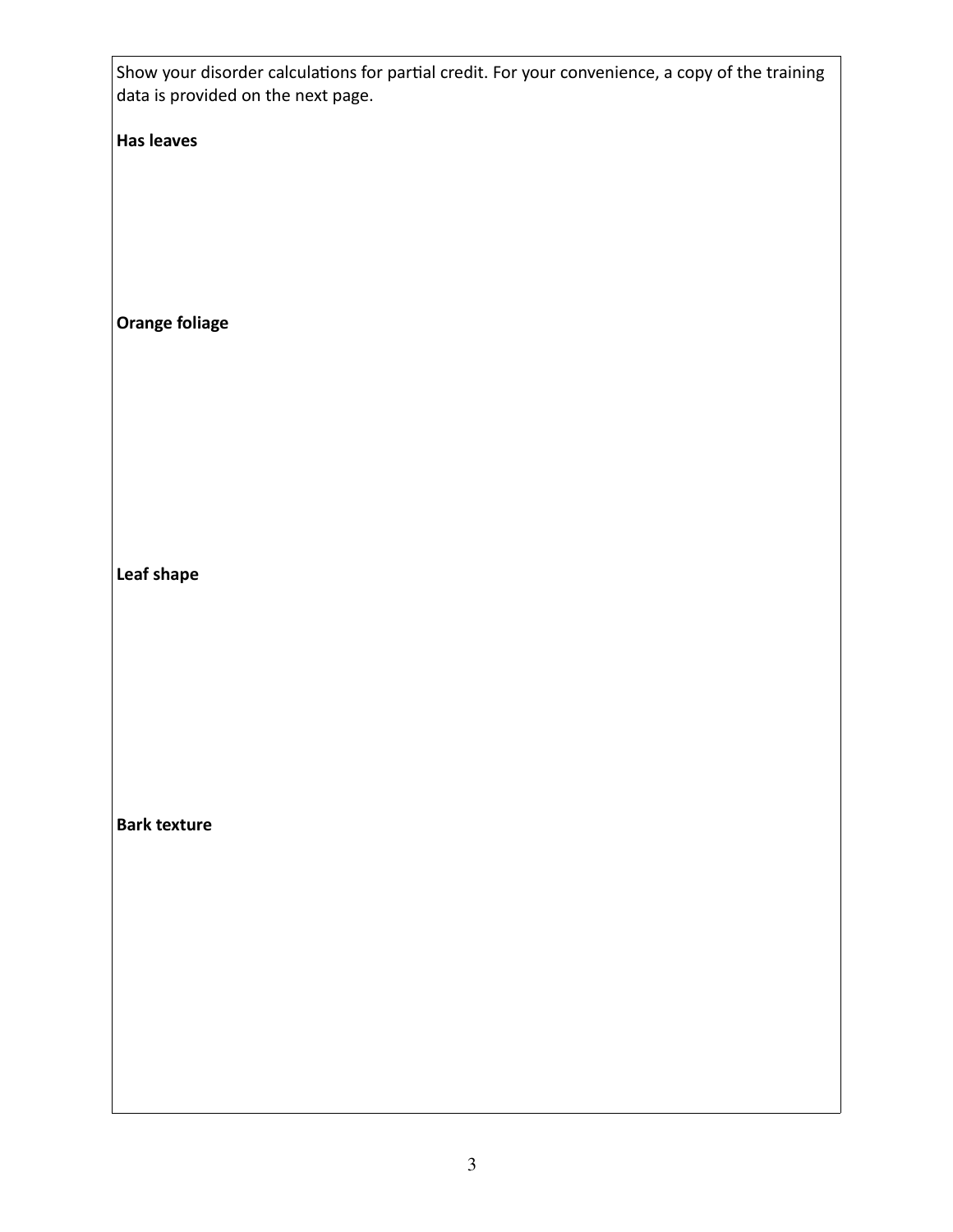#### **A3 (14 points)**

Choosing from the four feature tests (**Has leaves**, **Orange foliage**, **Leaf shape**, and **Bark texture**), construct the complete disorder-minimizing identification tree for classifying the training data as Maple or Oak.

(For your convenience, a copy of the training data is included here.)

| <b>Tree</b><br>type | Has<br>leaves* | Orange<br>foliage | Leaf<br>shape | <b>Bark</b><br>texture |
|---------------------|----------------|-------------------|---------------|------------------------|
| Oak                 | Yes            | Yes               | Pointy        | Glossy                 |
| Oak                 | Yes            | Nο                | Pointy        | Furrowed               |
| Oak                 | Yes            | No                | Rounded       | Furrowed               |
| Maple               | Yes            | Yes               | Pointy        | Furrowed               |
| Maple               | Yes            | Yes               | Pointy        | Smooth                 |
| Maple               | Yes            | No                | Pointy        | Smooth                 |

\*Although some trees lose their leaves in the fall, all six of these trees still have leaves.

**Draw your identification tree** in the space below: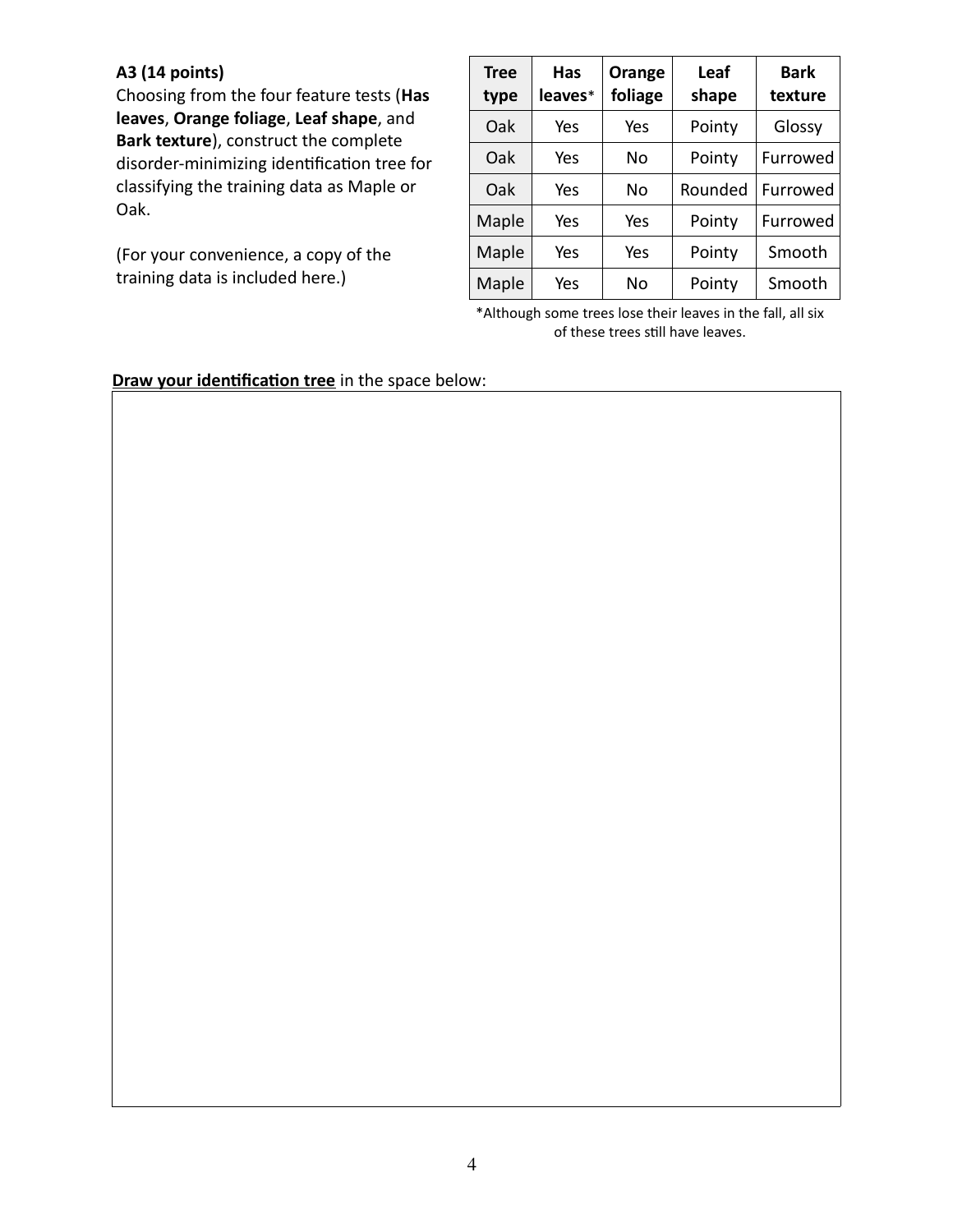#### **A4 (2 points)**

How would your identification tree classify a specimen with the following features?

|     | Has leaves   Orange foliage   Leaf shape   Bark texture |         |          |
|-----|---------------------------------------------------------|---------|----------|
| Yes | Yes                                                     | Rounded | Furrowed |

| Circle one: |  |  |  |
|-------------|--|--|--|
|-------------|--|--|--|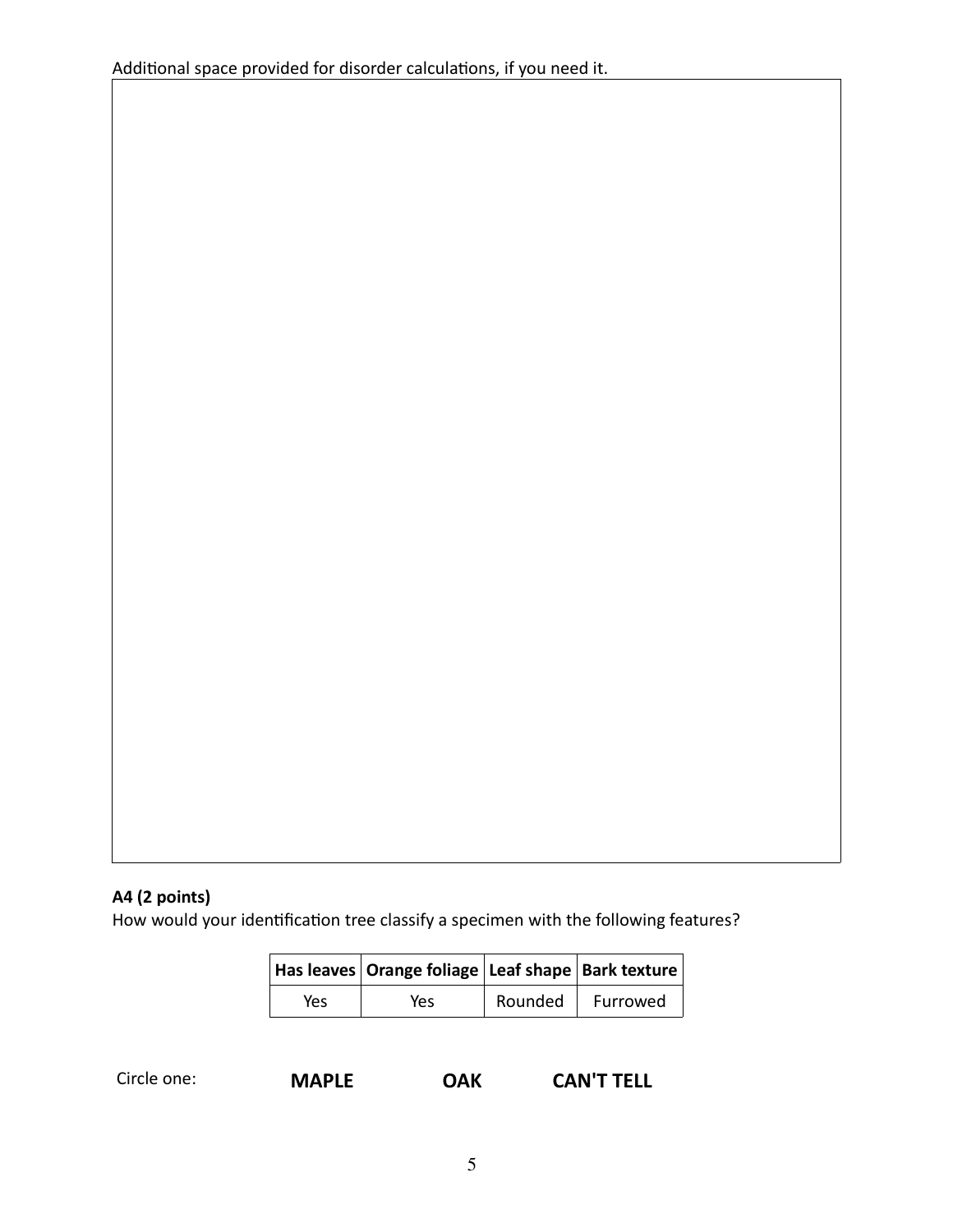## **Part B: Nearest neighbors (22 points)**

You plan to go out and identify more trees the next day, but that night there is an early snowstorm! To your dismay, you find that a blanket of snow has obscured the leaves and bark of all the trees, so you can no longer use those as distinguishing features. Undaunted, you decide to venture out into the fresh snow and use trigonometry to measure the width and height of trees that are known to be Maple (**M**) or Oak (**O**). Your measurements are plotted on the following graph:



#### **B1 (12 points)** On the graph above, **draw the decision boundaries** produced by 1-Nearest Neighbors.

**B2 (8 points)** One of your classmates hears that you've been identifying trees. She wants to know what type of tree is knocking snow onto her second-story windowsill, so she calls you with the information that her tree is **25 ft wide** and **32 ft tall**. How would this tree be classified with each of the following classifiers? (Circle the best answer in each case.)

| 1-Nearest Neighbors? | <b>MAPLE</b> | OAK        | <b>CAN'T TELL</b> |
|----------------------|--------------|------------|-------------------|
| 3-Nearest Neighbors? | <b>MAPLE</b> | <b>OAK</b> | <b>CAN'T TELL</b> |
| 5-Nearest Neighbors? | <b>MAPLE</b> | <b>OAK</b> | <b>CAN'T TELL</b> |
| 9-Nearest Neighbors? | <b>MAPLF</b> | OAK        | <b>CAN'T TFLL</b> |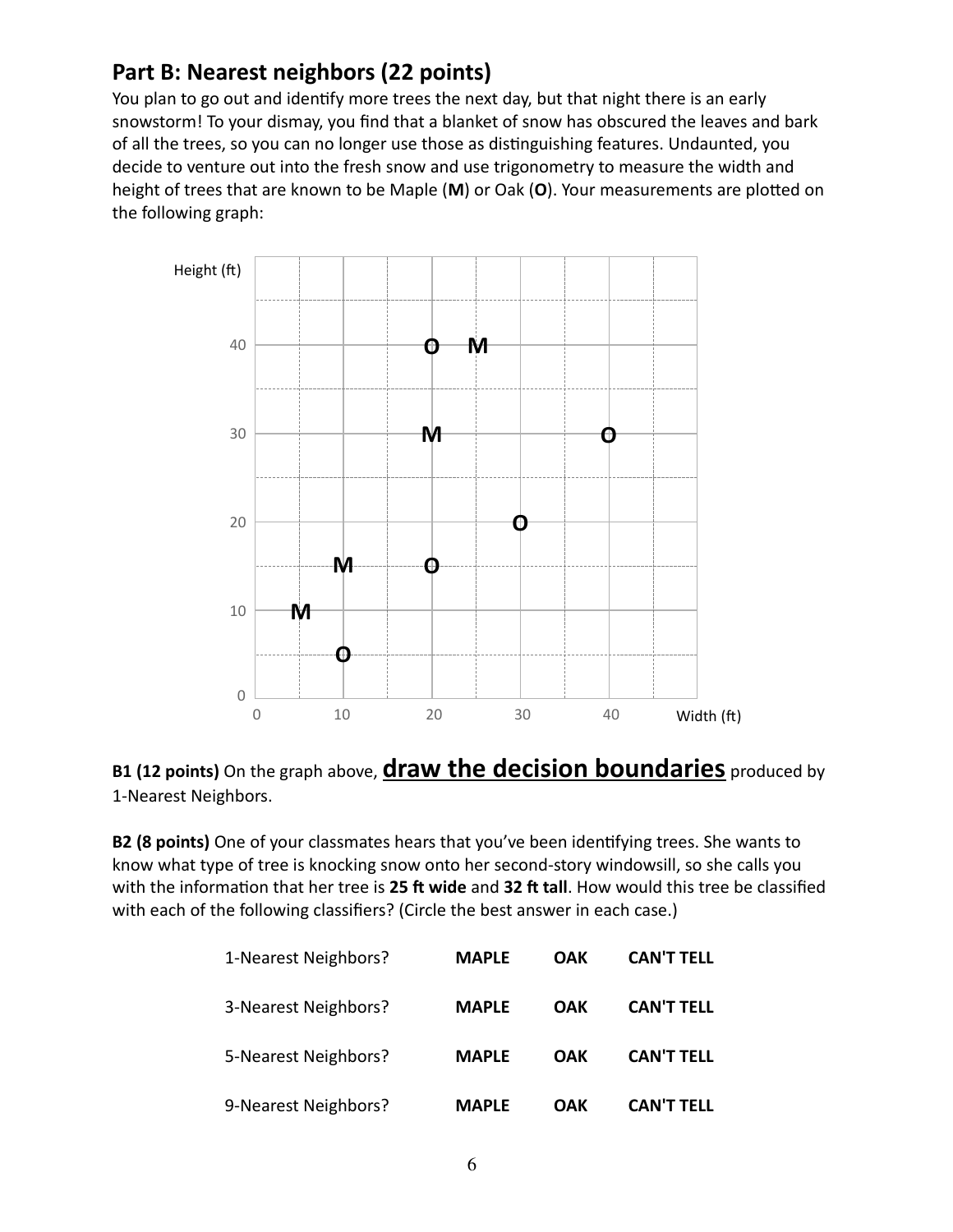**B3 (2 points)** Finally, you want to use Nearest Neighbors to classify the pre-snowstorm data in Part A. You realize it's possible, but you must first: (Circle the **one** best answer.)

- (A) Pick just two of the features to plot.
- (B) Define a distance metric for non-numeric features.
- (C) Collect twice as many training points.
- (D) Use cross-validation to guarantee overfitting.
- (E) Devise an admissible heuristic.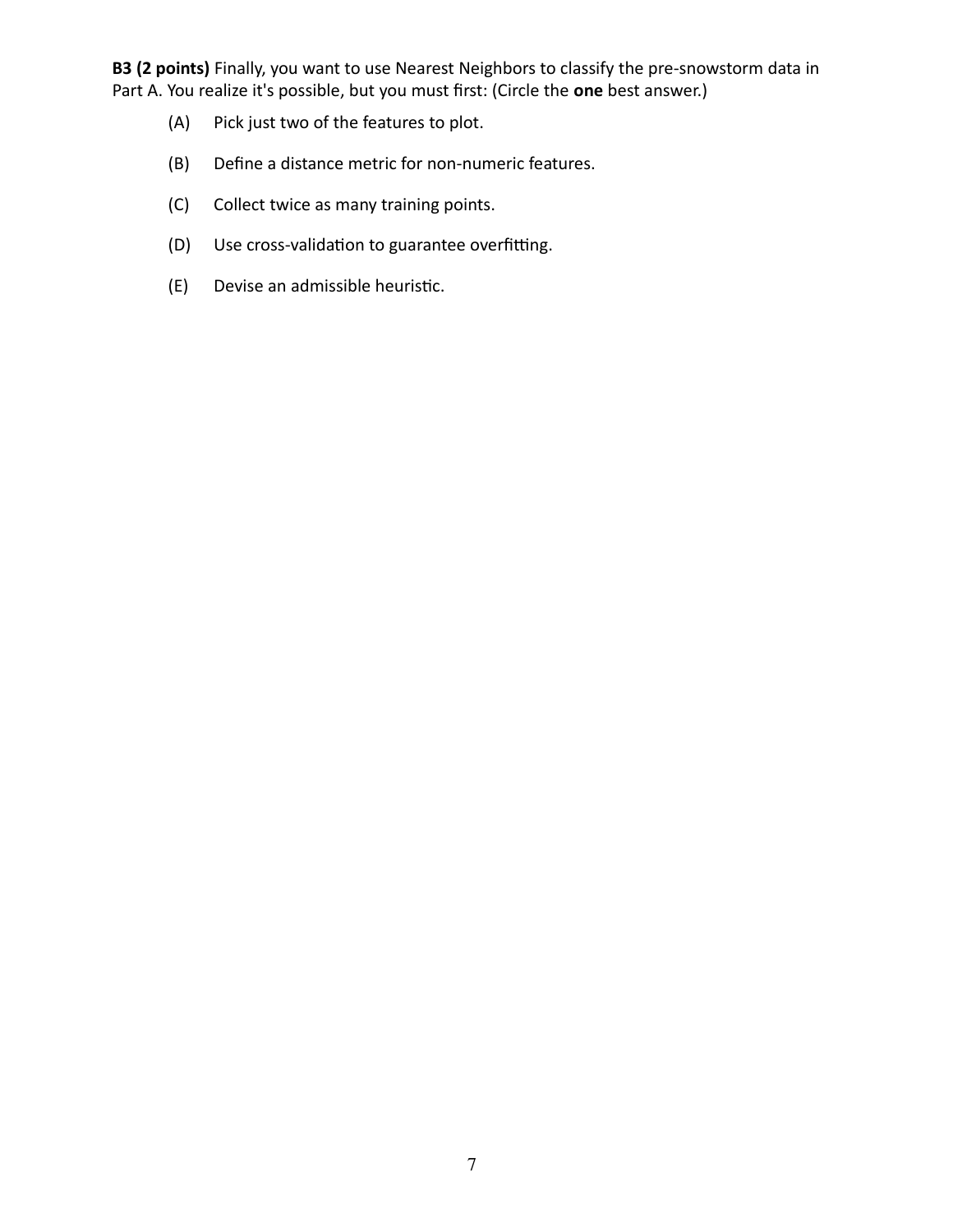# **Problem 2: Dominian Domiciles (50 points)**

Six powerful mages (**A**jani, **B**olas, **C**handra, **D**ack, **E**lspeth, and **G**ideon) have enlisted you to help them settle down and find homes in the multiverse. They have five neighboring worlds to choose from, arranged in a row as shown. Some worlds could be empty, and some worlds could have more than one occupant.



Naturally, mages are very particular about where they live, so your assignments must satisfy the following requirements:

- 1. **A**jani is **E**lspeth's mentor. They must live on the **same world**.
- 2. Everyone hates **B**olas. No one can live on the same world as him.
- 3. **C**handra wants to spy on **D**ack secretly—she must live on a world that's **adjacent to D**ack's world.
- 4. **G**ideon is a law mage. He despises the criminals **C**handra and **D**ack so much that **G**ideon **cannot live on the same world—or even on a world adjacent to C**handra's or **D**ack's.



(For your convenience, a graph of these constraints is shown here.)

Finally, the mages inform you that you can simplify the domains of these variables, as follows:

- **D**ack **must live on either World 1 or 4**, because he's a wanted criminal everywhere else.
- **E**lspeth **must live on World 3**, because she's stuck there and cannot leave.
- **B**olas **can't live on World 5**, because he fears its strange magic.

Thus, the initial domains of your variables are as follows:

| Α |   |         |   | 1 2 3 4 5 |  |
|---|---|---------|---|-----------|--|
| B |   | 1 2 3 4 |   |           |  |
| C |   |         |   | 1 2 3 4 5 |  |
| D | 1 |         |   | 4         |  |
| E |   |         | 3 |           |  |
| G |   |         |   | 1 2 3 4 5 |  |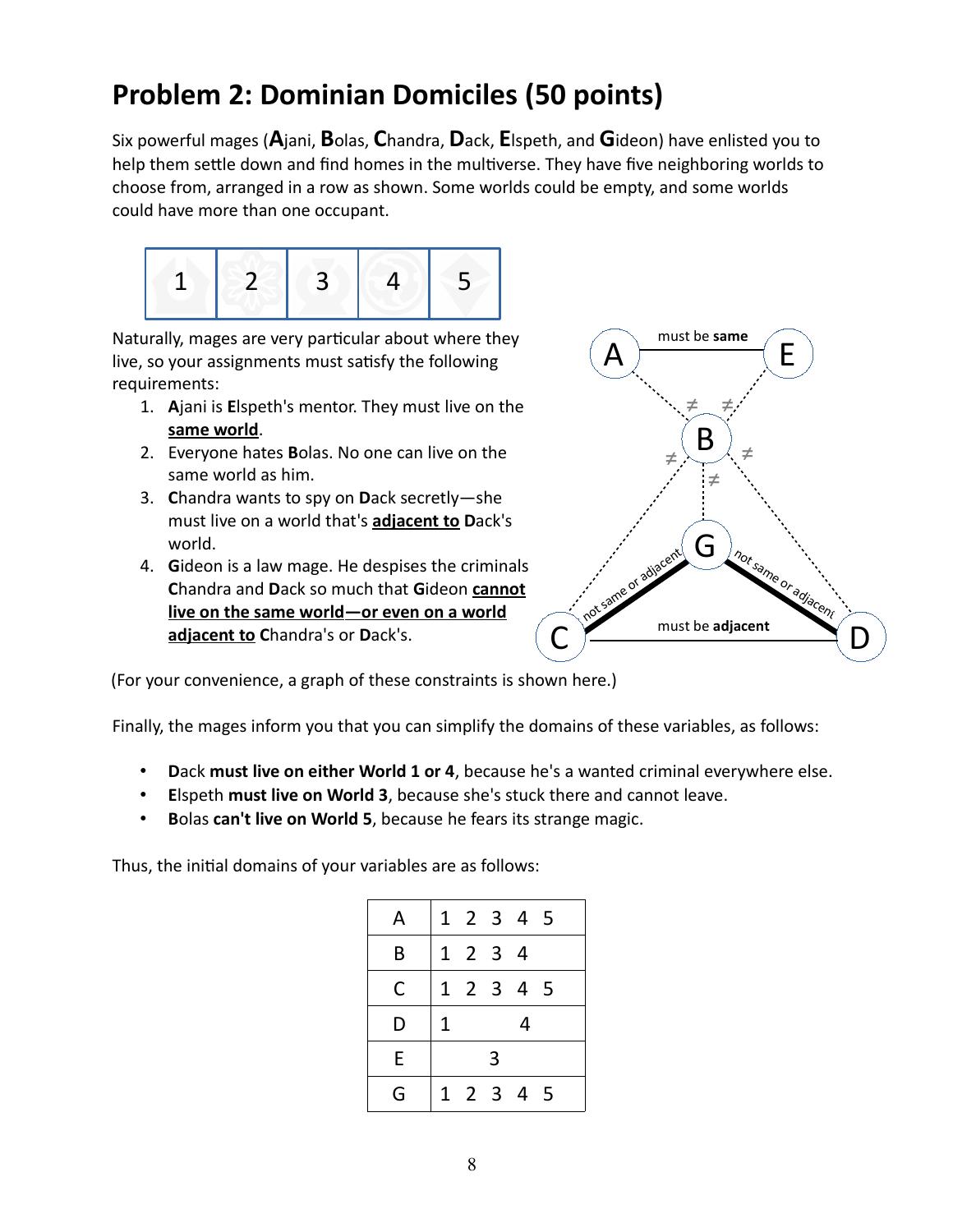## **Part A. Prestidigitation (9 points)**

**A1 (3 points) In general** (not just on this problem), when you are solving constraint satisfaction problems, which of the following strategies can require you to backtrack? (Circle **all answers** that apply.)

- (A) Depth-first search (check assignments only)
- (B) Depth-first search with forward checking
- (C) Depth-first search with forward checking and propagation through singleton domains.
- (D) Depth-first search with forward checking and propagation through reduced domains.
- (E) None of the above methods ever require backtracking.

**A2 (6 points)** Consider just three of the mages: **A**jani, **B**olas, and **C**handra. In what order should you assign values to them so that constraint propagation will be maximally efficient? Write their initials (**A**, **B**, **C**) in the order they should be assigned below:

| Assign 1st | Assign 2 <sup>nd</sup> | Assign 3rd |
|------------|------------------------|------------|

#### **Part B. Homelands (35 points)**

Regardless of your earlier answers, the stubborn mages insist that you assign variables in the order **A, E, D, B, G, C.** Use **depth-first search with forward checking and propagation through singleton domains (domains reduced to size 1)** to find worlds for the six mages.

 $\star$  On the next two pages, show your work by simultaneously

- (1) filling out the domain worksheet and
- (2) drawing the search tree.

☆ For your convenience, a **duplicate** copy of the domain worksheet and tree is provided on pages 12-13.

If you write on both copies, please indicate clearly which one you want us to grade.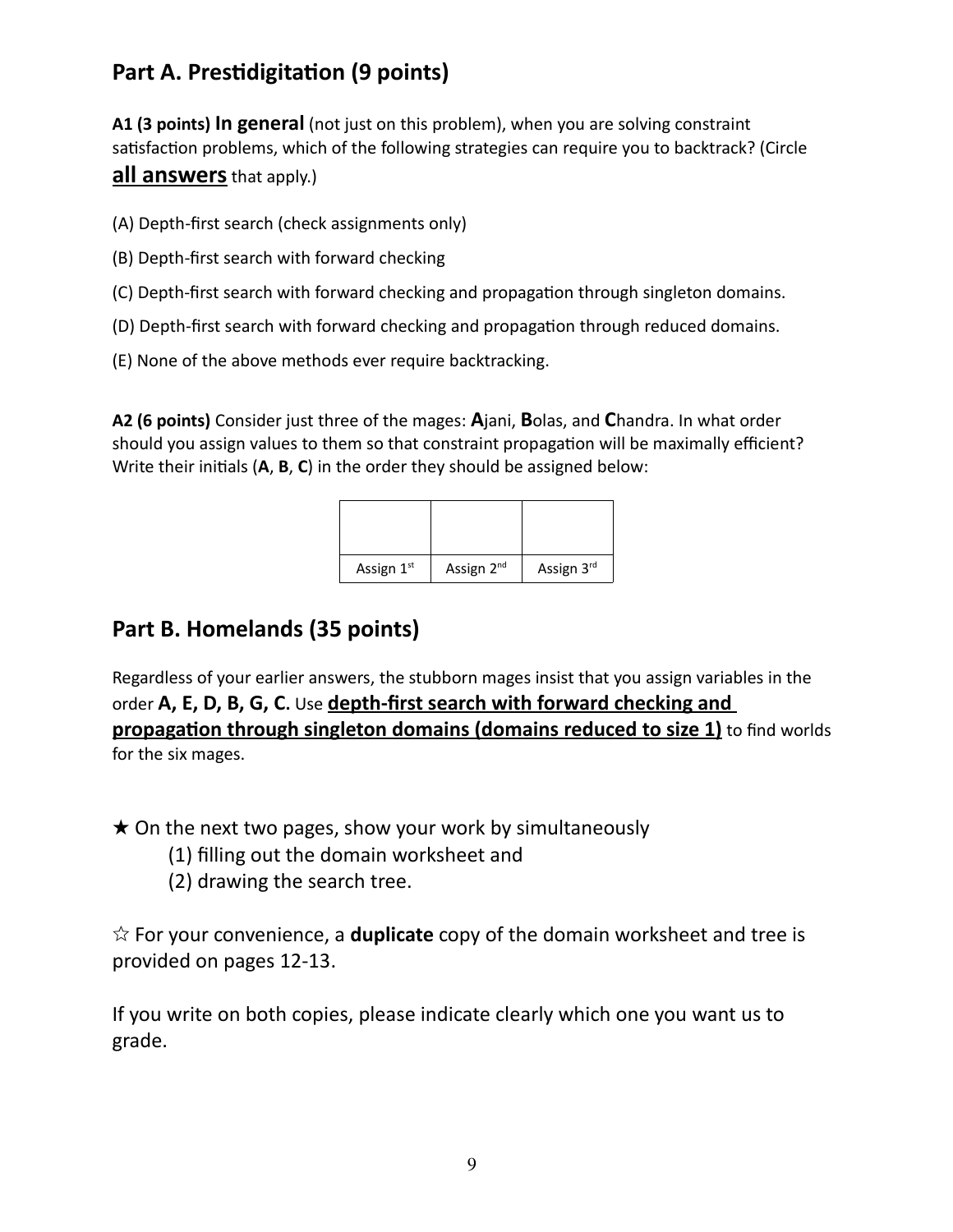#### Constraint graph for this problem Domains for this problem



(*Do not reduce these domains before starting search.*)

| A |   |         |   | 1 2 3 4 5 |    |
|---|---|---------|---|-----------|----|
| B |   | 1 2 3 4 |   |           |    |
| C |   |         |   | 1 2 3 4 5 |    |
| D | 1 |         |   | 4         |    |
| E |   |         | 3 |           |    |
| G | 1 | 2 3 4   |   |           | -5 |

Fill out this worksheet as you draw your search tree. There may be more rows than you need.

- 1. Every time you **assign a variable** or **remove a variable from the propagation queue**, fill out a new row in the table. (The same variable might appear in more than one row, especially if you have to backtrack.)
- 2. In that row, indicate **which variable you assigned or de-queued**; write its **assigned** value if it has one (e.g. X=x), otherwise just write its **name** (X). In the second column, list the **values that were just eliminated from neighboring variables** as a result. If no values were just eliminated, write **NONE** instead.
- 3. If your search has to backtrack after assigning or de-queuing a variable: first, **finish listing** all values eliminated from neighboring variables in the current row. Next, check the "backtrack" box in that row. Then, continue with the next assignment in the following row as usual.
- 4. If you add several variables to your propagation queue at once, break ties by adding variables to your propagation queue **in alphabetical order**.

|                | Var assigned<br>or de-queued | List all values just eliminated from<br>neighboring variables | <b>Back</b><br>track |    | Var assigned<br>or de-queued | List all values just eliminated from<br>neighboring variables | <b>Back</b><br>track |
|----------------|------------------------------|---------------------------------------------------------------|----------------------|----|------------------------------|---------------------------------------------------------------|----------------------|
|                |                              |                                                               | $\Box$               | 8  |                              |                                                               | Е                    |
| 2              |                              |                                                               |                      | 9  |                              |                                                               | Г                    |
| 3              |                              |                                                               | $\Box$               | 10 |                              |                                                               |                      |
| $\overline{4}$ |                              |                                                               | □                    | 11 |                              |                                                               | Г                    |
| 5              |                              |                                                               | □                    | 12 |                              |                                                               | Г                    |
| 6              |                              |                                                               | $\Box$               | 13 |                              |                                                               | Г                    |
| 7              |                              |                                                               | П                    | 14 |                              |                                                               | Г                    |

#### **Example row showing an assigned variable Example row showing a de-queued (propagated) variable**

| _<br>$\sim$ 1.<br>$\sim$<br>w<br>דונ<br>- | $\mathbf{Q}$ | -- |  |
|-------------------------------------------|--------------|----|--|
|-------------------------------------------|--------------|----|--|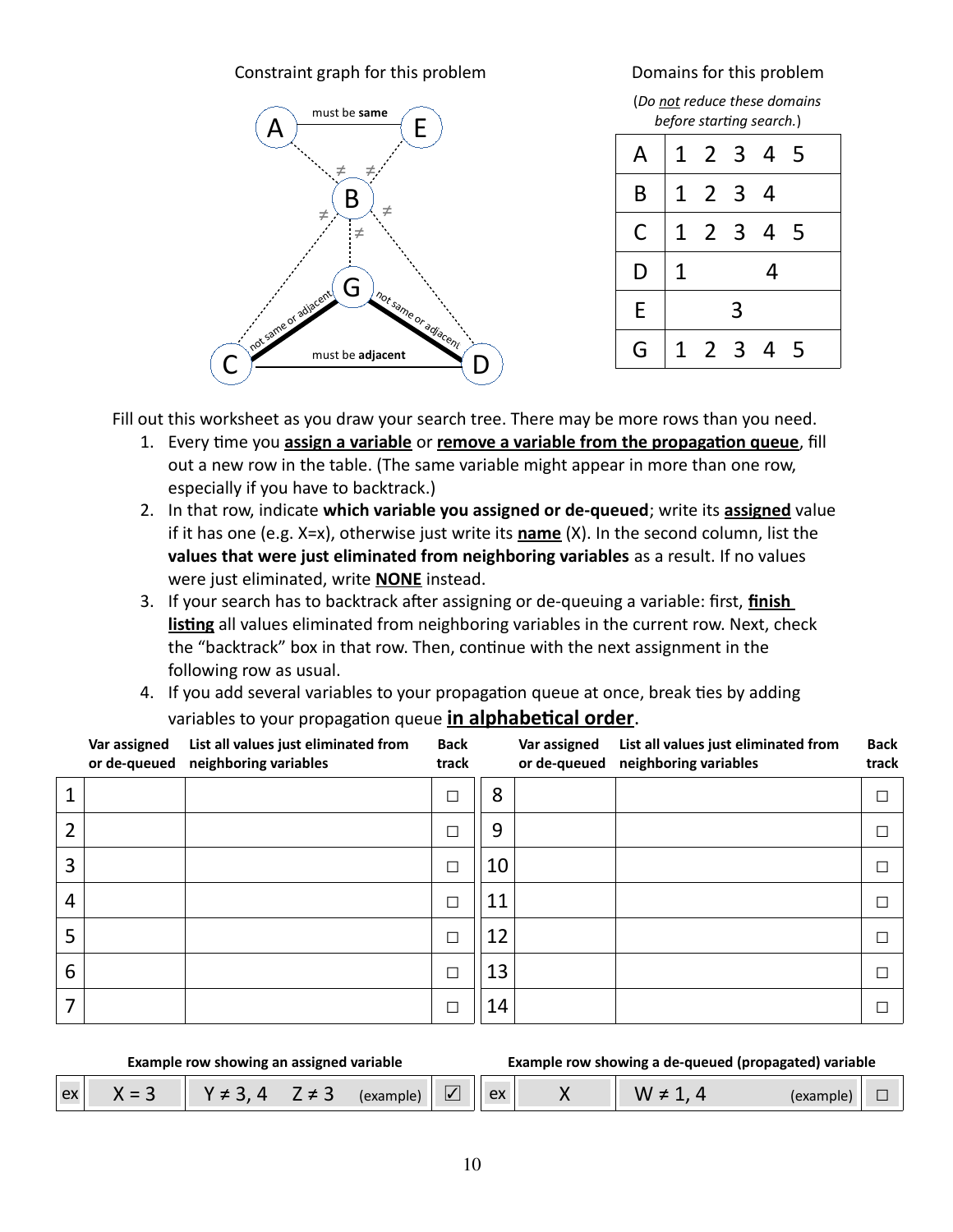**Draw your search tree on this page.**

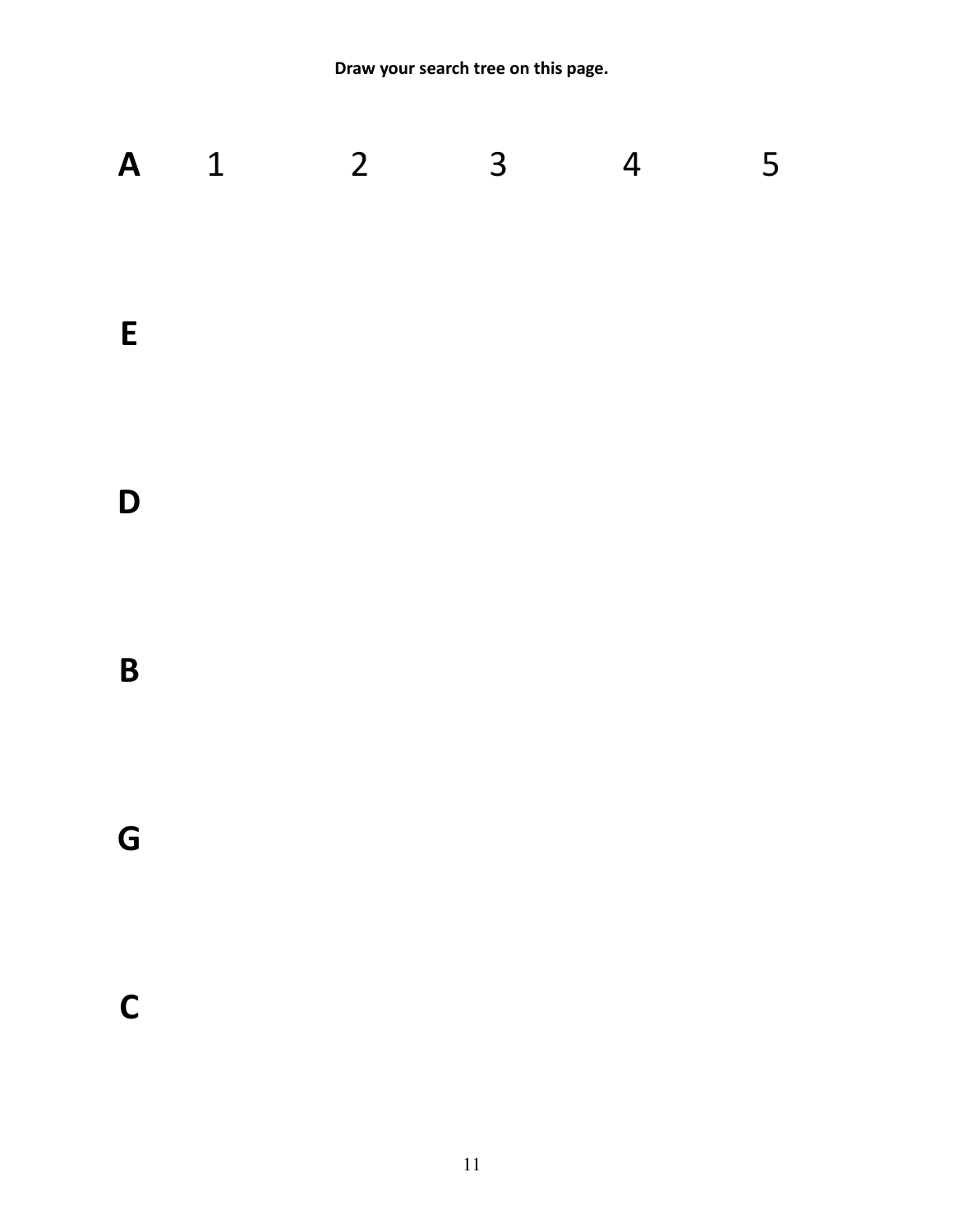# **Note: This is a duplicate page provided for your convenience. Use this copy only if you want to start over. There are more questions on pages 14- 15.**

#### ☐ **I want to start over; grade these pages.**

Constraint graph for this problem Domains for this problem



(*Do not reduce these domains before starting search.*)

| A |                |         |   | 1 2 3 4 5 |  |
|---|----------------|---------|---|-----------|--|
| B |                | 1 2 3 4 |   |           |  |
| C |                |         |   | 1 2 3 4 5 |  |
| D | $\overline{1}$ |         |   | 4         |  |
| E |                |         | 3 |           |  |
| G |                |         |   | 1 2 3 4 5 |  |

|                | Var assigned<br>or de-queued | List all values just eliminated from<br>neighboring variables | <b>Back</b><br>track |    | Var assigned<br>or de-queued | List all values just eliminated from<br>neighboring variables | <b>Back</b><br>track |
|----------------|------------------------------|---------------------------------------------------------------|----------------------|----|------------------------------|---------------------------------------------------------------|----------------------|
| 1              |                              |                                                               | $\Box$               | 8  |                              |                                                               | Е                    |
| 2              |                              |                                                               | $\Box$               | 9  |                              |                                                               |                      |
| 3              |                              |                                                               | $\Box$               | 10 |                              |                                                               |                      |
| $\overline{4}$ |                              |                                                               | $\Box$               | 11 |                              |                                                               |                      |
| 5              |                              |                                                               | $\Box$               | 12 |                              |                                                               |                      |
| 6              |                              |                                                               | $\Box$               | 13 |                              |                                                               |                      |
| 7              |                              |                                                               | $\Box$               | 14 |                              |                                                               |                      |

|    | Example row showing an assigned variable |                |            |           |                          |  | Example row showing a de-queued (propagated) variable |  |
|----|------------------------------------------|----------------|------------|-----------|--------------------------|--|-------------------------------------------------------|--|
| ex | $v - 2$                                  | $V \neq 3$ $A$ | $7 \neq 3$ | (example) | $\overline{\mathcal{U}}$ |  |                                                       |  |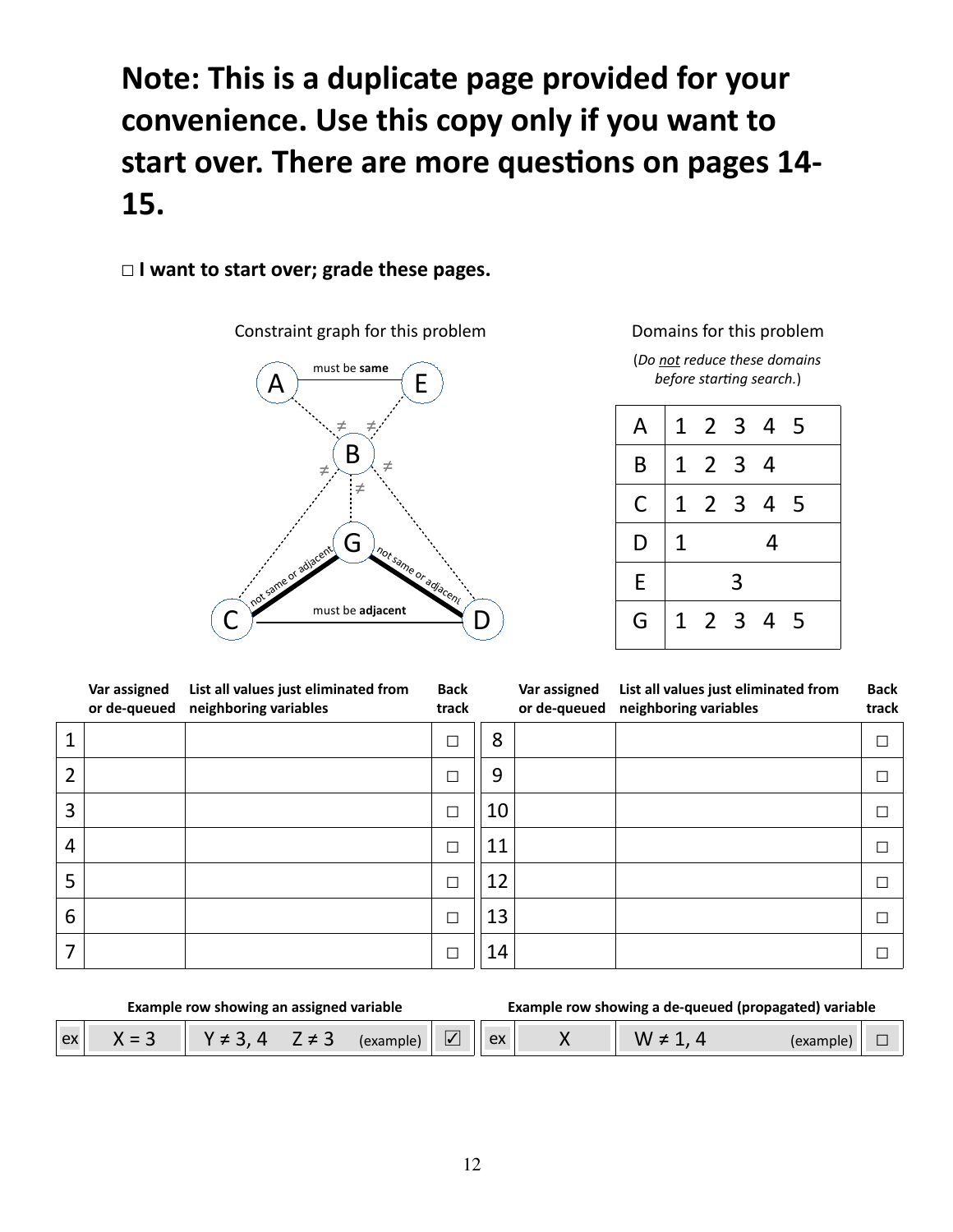**[This is a duplicate copy provided for your convenience.] Draw your search tree on this page.** 

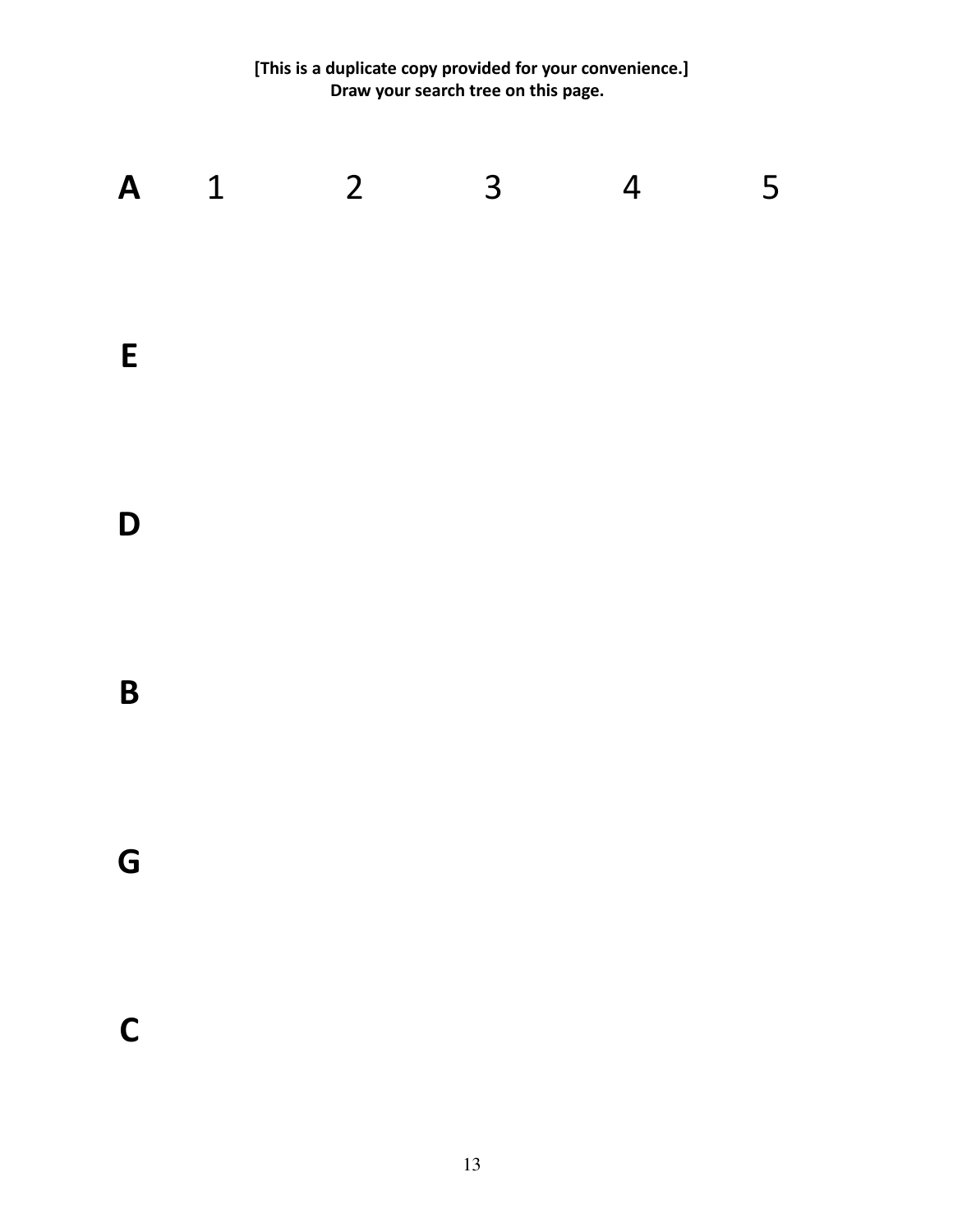## **Part C (6 points)**

**C1 (3 points)** Based on the results of your search in Part B, write the initials of the mages (**A, B, C, D, E, G**) in their assigned homes among the five worlds.



#### (If no solution exists, circle NO SOLUTION instead.)

### NO SOLUTION

**C2 (3 points)** Based **only on the tree** you drew in Part B, what can you conclude about the number of solutions to this problem (i.e. consistent ways of assigning mages to worlds)?

- (A) There are **no solutions** to this problem—it's over-constrained.
- (B) There is **exactly one** solution to this problem.
- (C) There is **at least one** solution to this problem, maybe more.
- (D) There is **definitely more than one** solution to this problem.